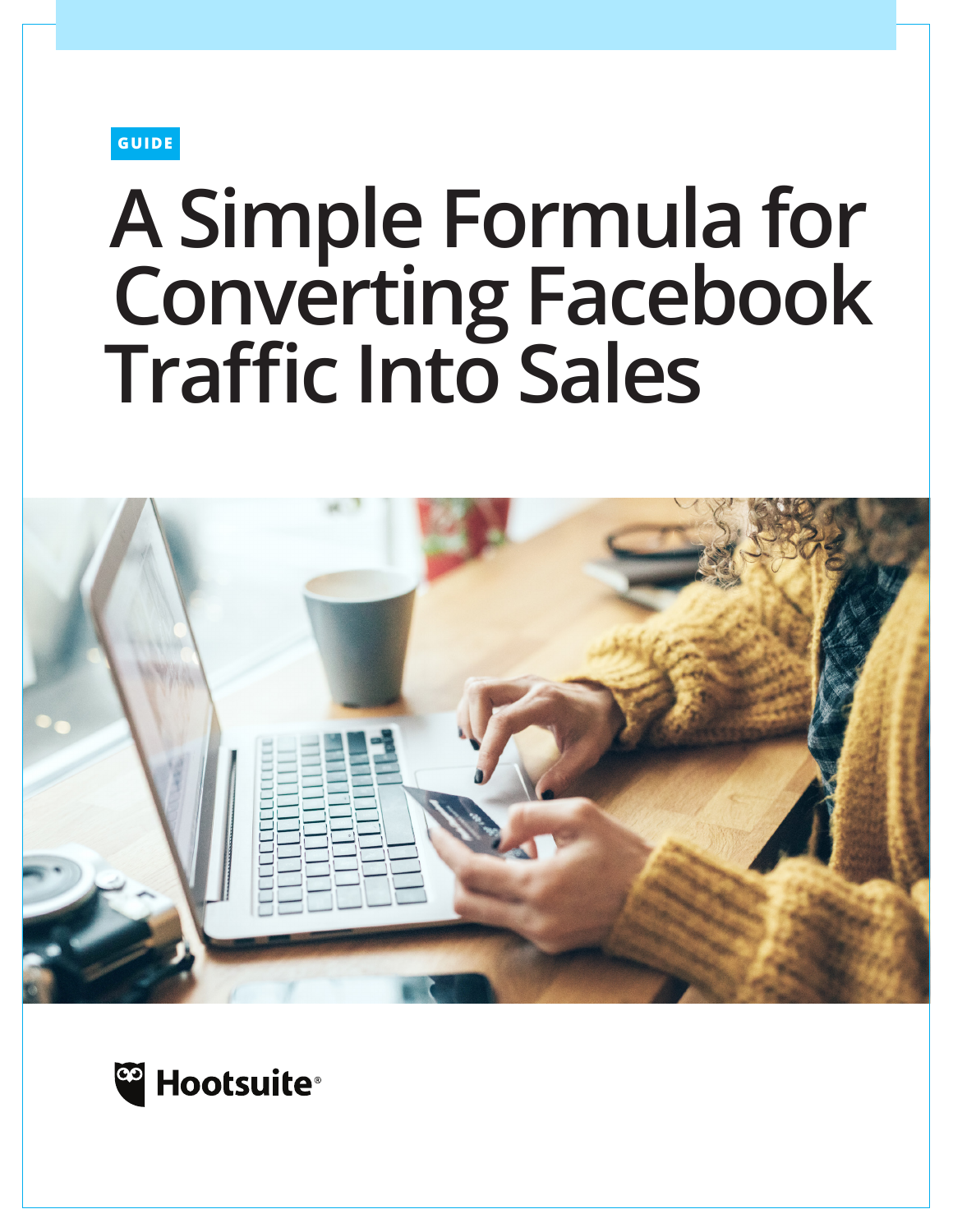**EVERYBODY KNOWS THAT FACEBOOK** is really good at driving traffic. But when it comes to converting that traffic, things get more complex. If you've been having a hard time turning Facebook fans into customers, try this formula:



# **Why does this formula work so well?**

Facebook traffic already drives email growth. Privy, an email acquisition platform, analyzed 250,000 of their email sign ups to find out which digital channels drove the most new email subscribers.**<sup>1</sup>** They looked at website traffic, Twitter, organic Facebook posts, and paid Facebook ads. "If your goal is pure email list growth," they found, "Facebook is a great channel to focus on after your website."

Facebook users aren't always in the mindset to buy. Facebook users might be on the bus, quickly messaging a friend, or tired on the couch. By capturing an email address, you'll have more chances in the future to turn their interest into a purchase.

Email can tell a bigger story. If you have a complex product or unknown brand, it can be hard to convince people to buy in a single Facebook ad. For example, Housing.com wanted to reach people who were looking to buy a home.**<sup>2</sup>** As buying a home is a complex process, Housing.com combined Facebook and email marketing to nurture prospects. This drove a 7X increase in lead quality at a 50% decrease in per-lead-cost.

- 1 Privy. [Privy Channel Intelligence Data](https://blog.privy.com/blog/2015/4/privy-channel-intelligence-data).
- 2 Facebook Business. [Housing.com Success Story: Opening Doors with Lead Ads](https://www.facebook.com/business/success/housing.com#u_0_h).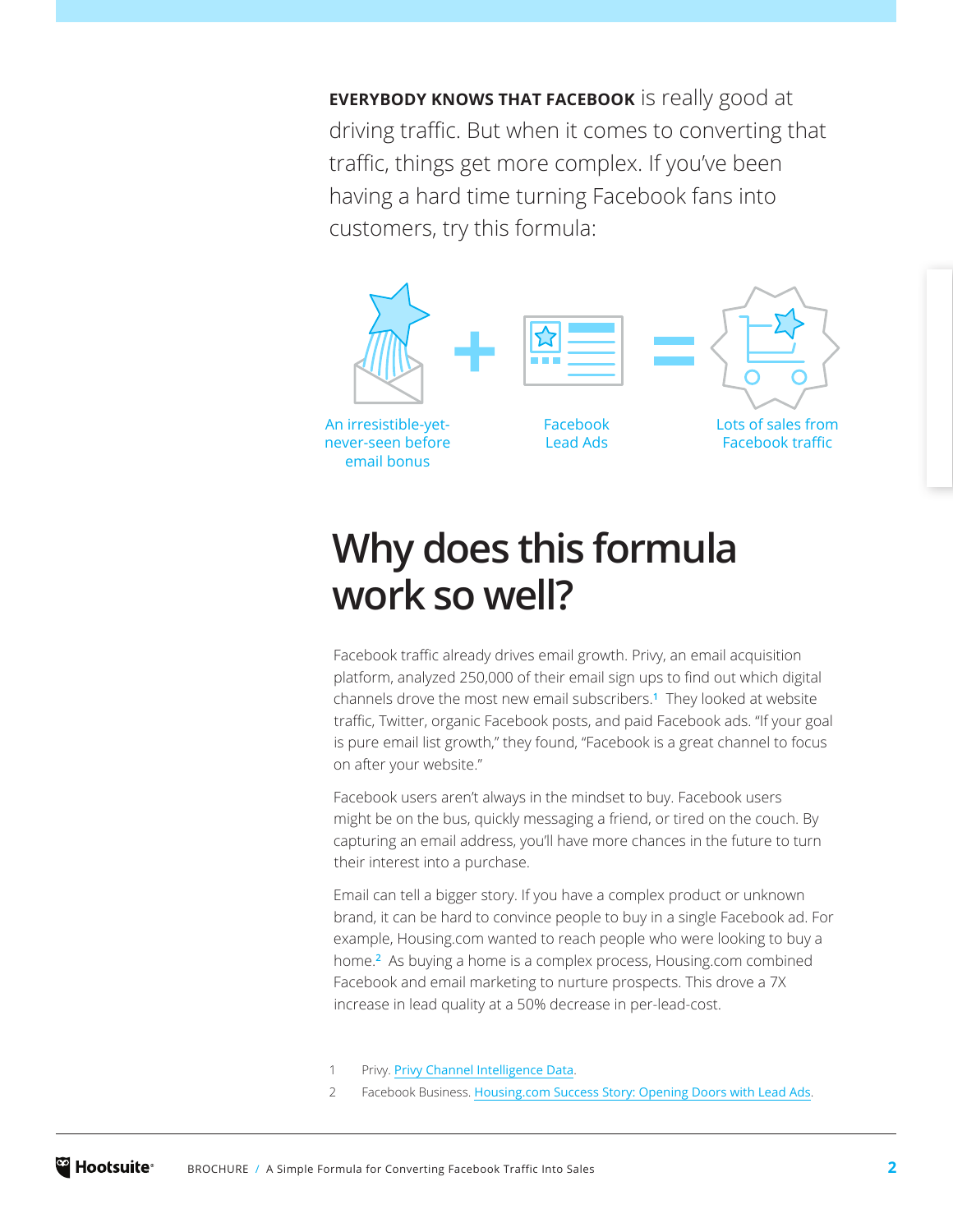#### *Here's how to put this formula into action:*



**STEP 1**

# **Create your irresistible email bonus**

A lot of marketers know that email bonuses—such as a free checklist, industry report, or guide—are a good way to collect leads. But if you offer the same email bonuses as everyone else, it will be harder to grab attention. Try to make your email bonus different and much more valuable than ones offered by competitors.

An email bonus is a free information product you offer prospects in exchange for their email address. Typically, this is a free industry report, discount for their first purchase, checklist, toolkit of resources, or short email course.

#### **Best practices to remember:**

- **•** Make it so good only a fool would say no. The more valuable your email bonus, the easier it is to convert Facebook traffic. Make it your best work. Invest time, energy, and design resources into the bonus.
- **•** Do the opposite of your competitors. This makes your email bonus unique and will stop people as they scroll down Facebook. There's no magic formula for finding creative ideas. But often looking outside of your industry for examples can help. [Create a search stream](https://help.hootsuite.com/hc/en-us/articles/115002205467 ) in Hootsuite to monitor your competitors' campaigns and content.
- **•** Make your email bonus related to your product. The goal is to use the bonus as a way to warm up buyers. It needs to be related to the core problem your product solves.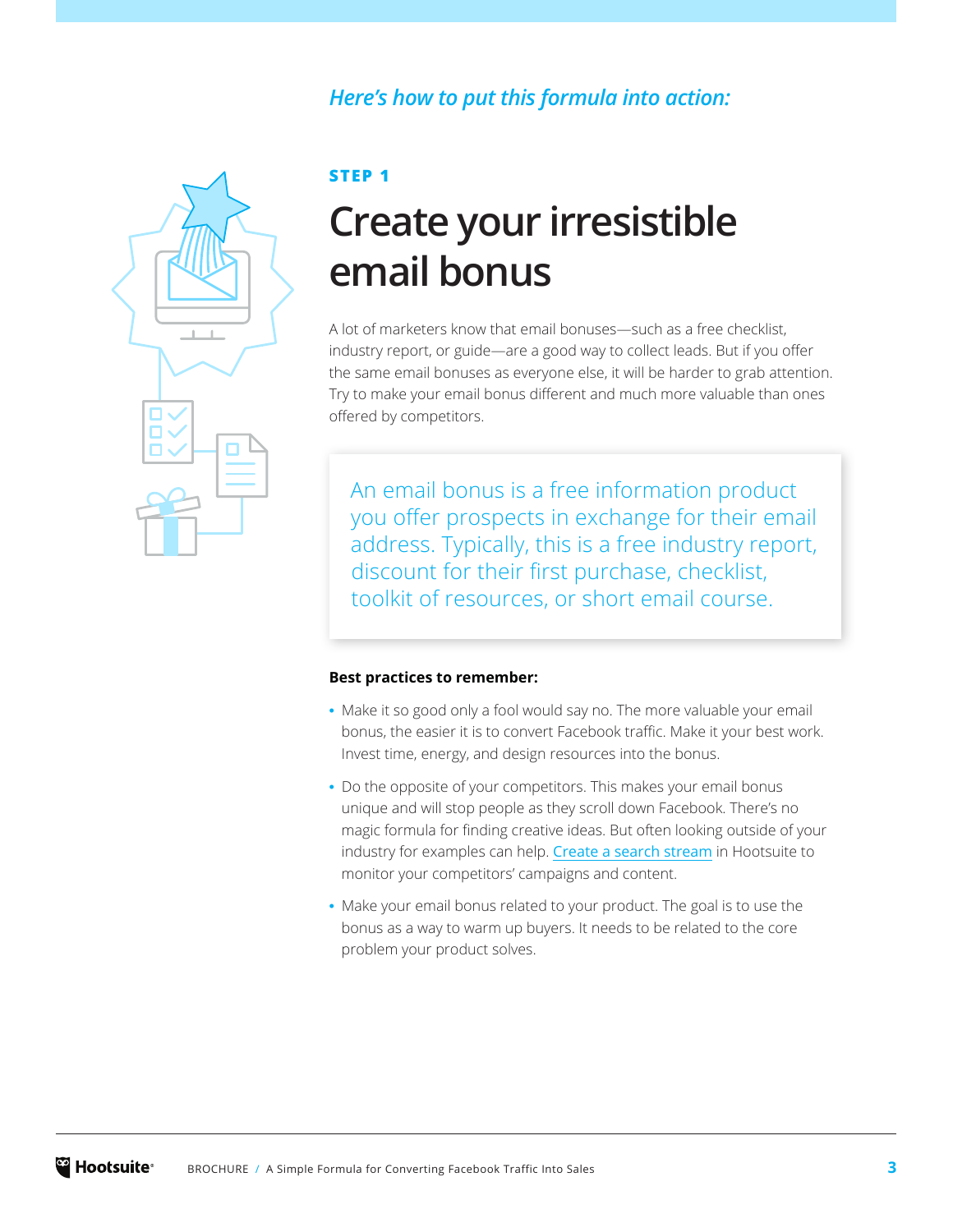#### **STEP 2**



# **Use Facebook lead ads to collect emails**

Facebook lead ads make it easy for people to join your email list. When they click on your ad, customers will see a form that's already filled with info they've shared with Facebook including their name, phone number, or email. Lead ads are also mobile-first, making it simple and fast for customers to opt-in to your email bonus. If you're looking for a fast way to create Lead Ads, check out [AdEspresso by Hootsuite](https://adespresso.com/?utm_campaign=all-alwayson-none-glo-en-------&utm_source=guide&utm_medium=owned_content&utm_content=blog_guide). With AdEspresso, it's simple to to create Facebook lead ads, test different images and copy, and find your most profitable segments.

#### [Create Your Facebook Lead Ad](https://www.facebook.com/business/a/lead-ads)

#### **Best practices to remember:**

- **•** In Facebook's Ad Manager, make sure you select the objective "collect leads for your business." This enables the Lead Ads feature.
- **•** In the "detailed targeting" section, keep on adding categories until your audience size is under a million people.
- **•** In your ad copy, keep your sales language simple and specific. Tell people what to expect from your email bonus (such as "a weekly email with an incredible 12-hour deal on new products in our store.")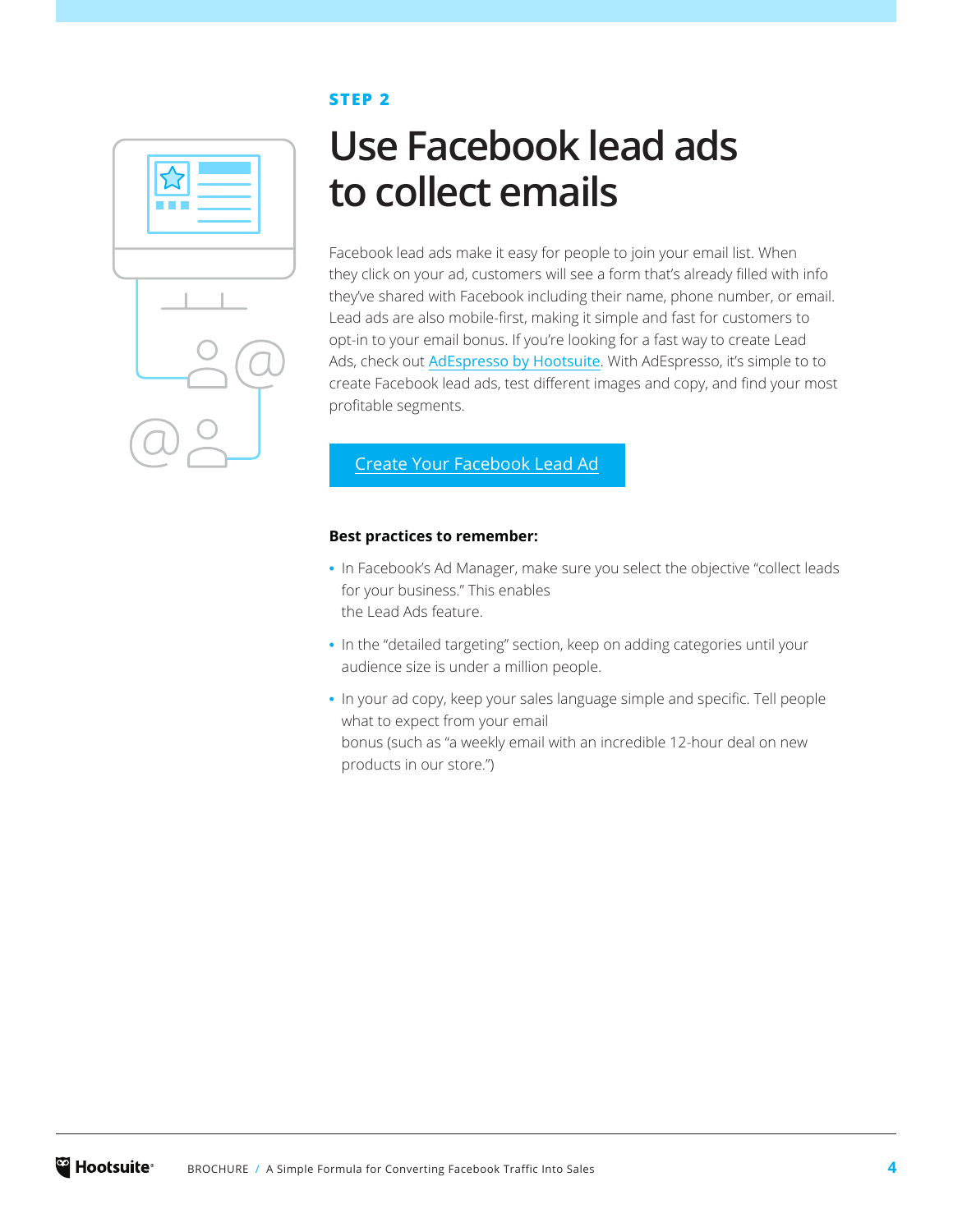#### **STEP 3**



# **Zap new Facebook leads to your email software**

You've created an incredible email bonus. You've set up a Facebook lead ad campaign to get in front of potential prospects. How do you get these email addresses into your email marketing software? And how do you convert them from a lead into a sale? These last two steps light the way.

Your email bonus hooks prospects. But we recommend that you create a series of automated emails to accompany your email bonus. This gives you the chance to build trust and warm up buyers for your sales pitch. A template is provided below.

#### **Zap email addresses from Facebook to MailChimp**

Your Facebook lead ads will collect email addresses. You then need to add them to your email service provider, such as MailChimp. We love MailChimp for two reasons. One, they're a Hootsuite customer and said nice things [about us](https://www.youtube.com/watch?v=rUFHt0aOQ18). Two, they have a really easy way to get email addresses from Facebook lead ads into an autoresponder sequence.

[Connect Facebook Lead Ads to MailChimp](http://kb.mailchimp.com/integrations/facebook/add-subscribers-with-facebook-lead-ads)

**Note:** Facebook also integrates with other CRM and email marketing solutions. [See the full list here.](https://www.facebook.com/business/help/908902042493104) As you're collecting emails, make sure you are complying with your country's spam laws, as you'll be sending people multiple emails after they subscribe.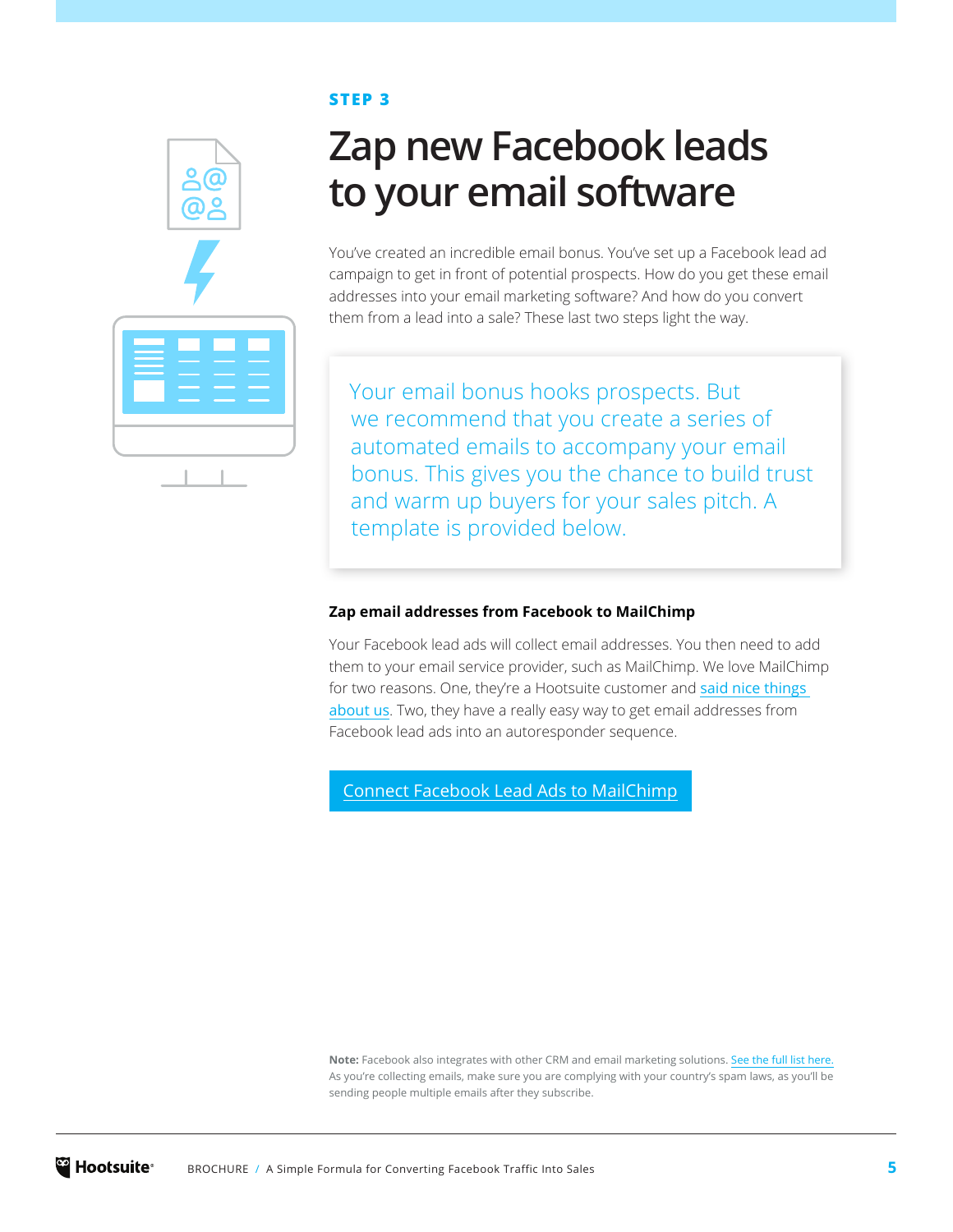

#### **STEP 4**

# **Send 5 automated emails to your Facebook subscribers**

Now, your email leads are trickling from Facebook into MailChimp (or whatever email software you prefer). It's best to segment these email leads, creating a specific automated email sequence for them. Use the template below to get started.

#### **Create a new email sequence in MailChimp**

The goal is to convert these Facebook leads into customers. So create a new email automation workflow in MailChimp. That way, when a new prospect signs up, they'll get a specific series of emails. New to automation? This [MailChimp article explains what you need to know.](http://kb.mailchimp.com/automation/about-automation)

### **Send your Facebook leads these 5 emails**

#### **EMAIL 1 (DAY 1)**

**Send them their email bonus**

**Send them a funny or interesting story** 



Your first email will be the email bonus promised in your Facebook ad. Make it short and to the point.

#### **EMAIL 2 (DAY 2)**



This email should be all about the customer's pain. What pain does your product solve? Focus the email on them, not you. It should also connect back to the email bonus.

For example, let's you say you're a jetpack rental company. Your email bonus was an "15 little-known sports every adrenaline junkie needs on their bucket list." This email could expand on that theme, sharing a funny or emotional story about a customer who wanted to learn how to fly with a jetpack.